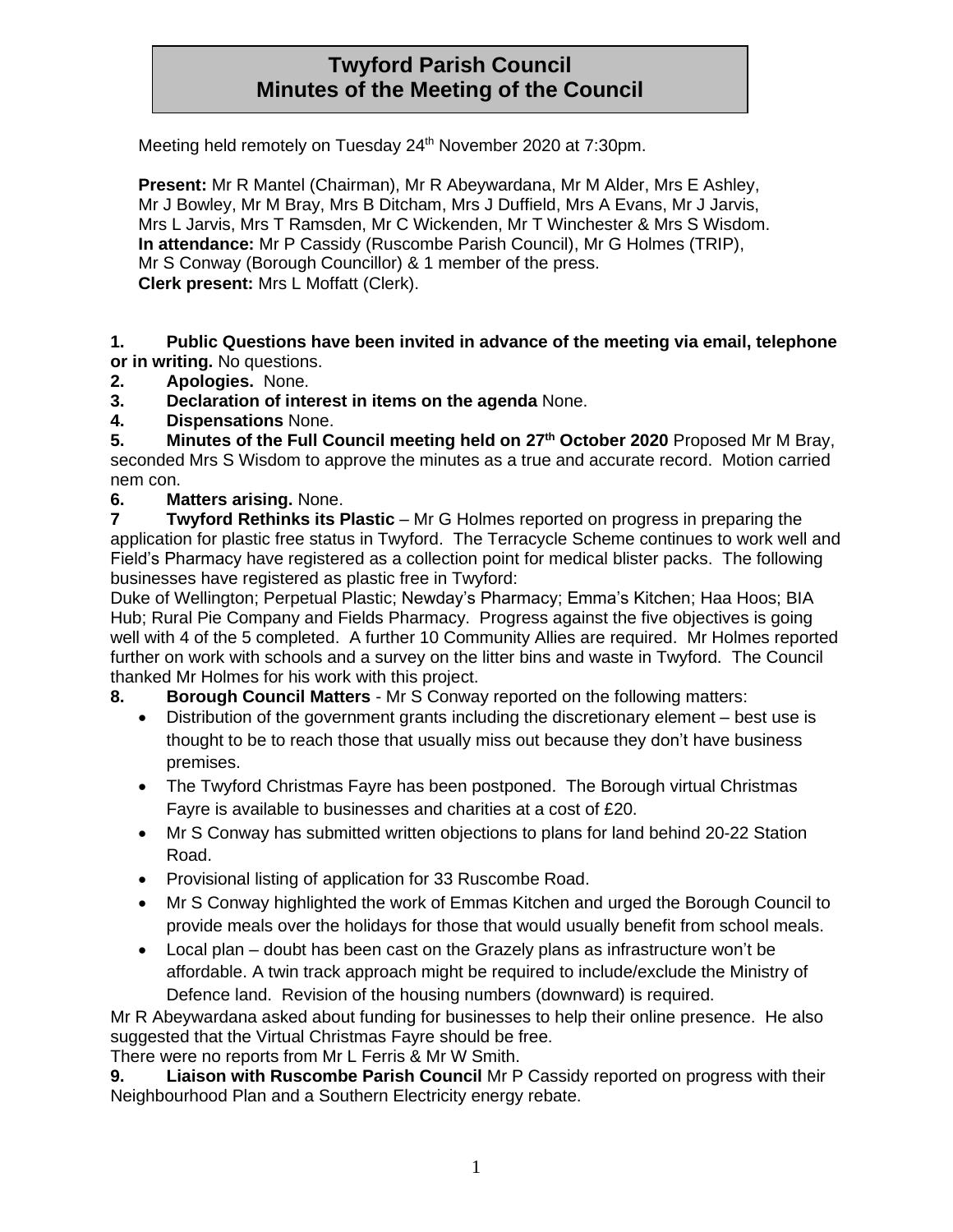## **10. Reports and to receive any recommendations from committees**

10.1 Planning and Amenities Committee 03.11.20

Mrs B Ditcham reported highlighting items 6.6, 6.7.1, 8.8, 9.2, 10.1.1 and 18.6. Mr C Wickenden reported on the Neighbourhood Plan highlighting that the grant had been approved. O'Neill Homer will run the visioning exercise on the  $7<sup>th</sup>$  or  $14<sup>th</sup>$  December. 10.2 Parish Lands 10.11.20

Mr J Bowley reported highlighting items 7, 9.1 and 15.2. Mrs B Ditcham expressed disappointment that the police had warned the Council that Halloween would cause antisocial behaviour and yet there was not a greater police presence. Mrs B Ditcham reported that the Planning and Amenities committee will be discussing the Climate Change plan in January, she reported that schools are under stress and should be left alone at this time although she was sure they will want to be involved.

10.3 Finance and General Purposes 17.11.20

10.3.1 Code of Conduct consultation – the Council approved the changes recommended by the Finance committee. Motion carried nem con.

10.3.2 The committee **RECOMMEND to Full Council** a grant of £400 to Me 2 Club. Motion carried unanimously.

## **11. Other representatives reports**

Mrs B Ditcham reported on a Twyford Together meeting. She reported on the Christmas Fayre being postponed, Mr Gordon Homes moving away and involvement of Twyford Together with WBC and supporting local businesses. Twyford Together have someone helping support local businesses with social media and they also have an increased social media presence.

Mr R Mantel reported on a meeting he attended with Mr J Bowley and the clerk. It was held by Wokingham Borough Council on Covid-19 and officers reported on their response to support residents through the pandemic. The website [www.berkshirepublichealth.co.uk](http://www.berkshirepublichealth.co.uk/) provides up to date statistics on the local area. Slides from the meeting will be circulated on receipt. Covid Community Champions are required to help drive messages to residents. Volunteers are requested from schools, BAME groups, residents associations, online community groups, sports and social groups, Towns and Parish Councils. Weekly e-bulletins and monthly zoom meetings will be held and an online feedback form provided for two way communications.

## **12. Community Resilience program**

12.1 Twyforward Arts and Crafts festival 2020

Mr R Abeywardana reported. 66 entries have been received on the Twyforward website page. The Round Table have used two entries for their celebratory event and would like to collaborate with Twyford Parish Council for the open air cinema event to be held next year with the costs being shared.

**13. Consideration of a councillor action plan** – agreed to hold a separate meeting to review the suggested actions from the facilitated session held in November 2019. Clerk to arrange a suitable date and agenda in conjunction with the Finance committee.

**14. Councillor training** Mrs B Ditcham highlighted the training available from Hampshire Association for Local Councils, Wokingham Borough Council and CCB. The clerk can direct councillors to suitable courses.

## **15. Communication & liaison with other groups within the Parish**

15.1 Supporting local businesses with digital marketing – this was raised at the last meeting and is being managed by Twyford Together and Wokingham Borough Council.

**16. Clerk's report** – social distance signage is being arranged by Wokingham Borough Council and suitable locations have been agreed.

**17. Items to be discussed at the next meeting** – no items.

## **18. Correspondence (in Councillor one drive folder):**

18.1 Friendship Alliance 21.10.20. Noted.

18.2 TDYC AGM 10.11.20. Noted.

18.3 Link Visiting Scheme Newsletter 27.10.20. Noted.